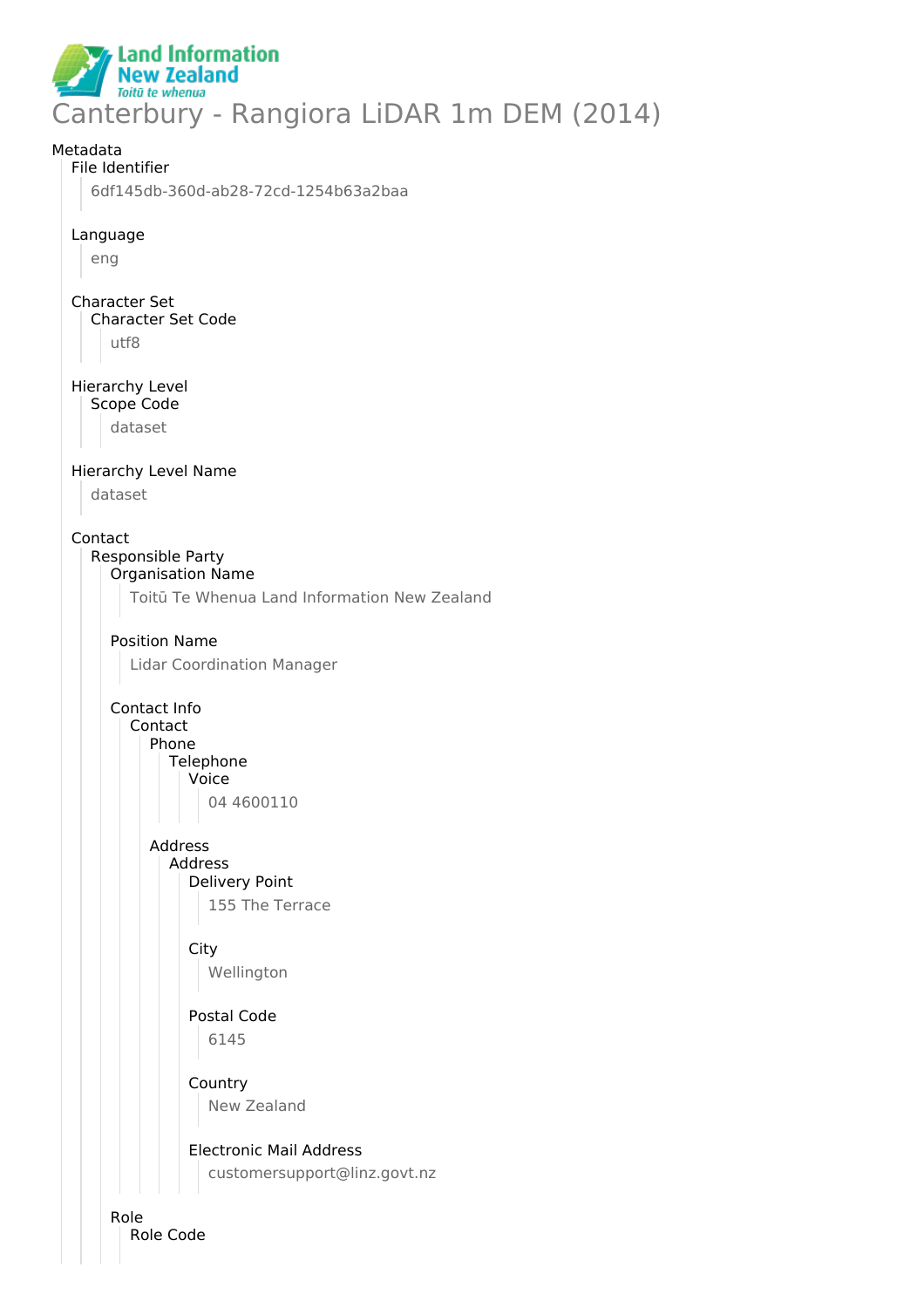

# Date Stamp

Date

2017-03-15

# Metadata Standard Name

ANZLIC Metadata Profile: An Australian/New Zealand Profile of AS/NZS ISO 19115:2005, Geographic information - Metadata

# Metadata Standard Version

1.1

# Reference System Info

Reference System Reference System Identifier Identifier Code

2193

# Identification Info

Data Identification Citation

Citation Title

Canterbury - Rangiora LiDAR 1m DEM (2014)

# Date

Date

# Abstract

This layer contains the DEM for LiDAR data from the Rangiora area captured in 2014. The DSM is available as layer [Canterbury - Rangiora LiDAR 1m DSM (2014)]

(http://data.linz.govt.nz/layer/3553). The index tiles are available as layer [Canterbury - Rangiora LiDAR Index Tiles (2014)](http://data.linz.govt.nz/layer/3573). The LAS point cloud and vendor project reports are available from [OpenTopography](https://portal.opentopography.org/datasets? loc=New%20Zealand). Lidar was captured for Waimakariri District Council and Environment Canterbury Regional Council by Aerial Surveys in March – June 2014. The datasets were generated by Aerial Surveys and their subcontractors. The survey area includes the Rangiora township area and the lower Ashley, Eyre, and Waimakariri river channels. Data management and distribution is by Toitū Te Whenua Land Information New Zealand. Data comprises: •DEM: tif or asc tiles in NZTM2000 projection, tiled into a 1:1,000 tile layout •DSM: tif or asc tiles in NZTM2000 projection, tiled into a 1:1,000 tile layout •Point cloud: las tiles in NZTM2000 projection, tiled into a 1:1,000 tile layout Planned pulse density is 1 pulse/square metre. Vertical datum is NZVD2016.

# **Status**

# Progress Code

completed

# Point Of Contact

#### Responsible Party Organisation Name

Toitū Te Whenua Land Information New Zealand

# Position Name

Lidar Coordination Manager

Contact Info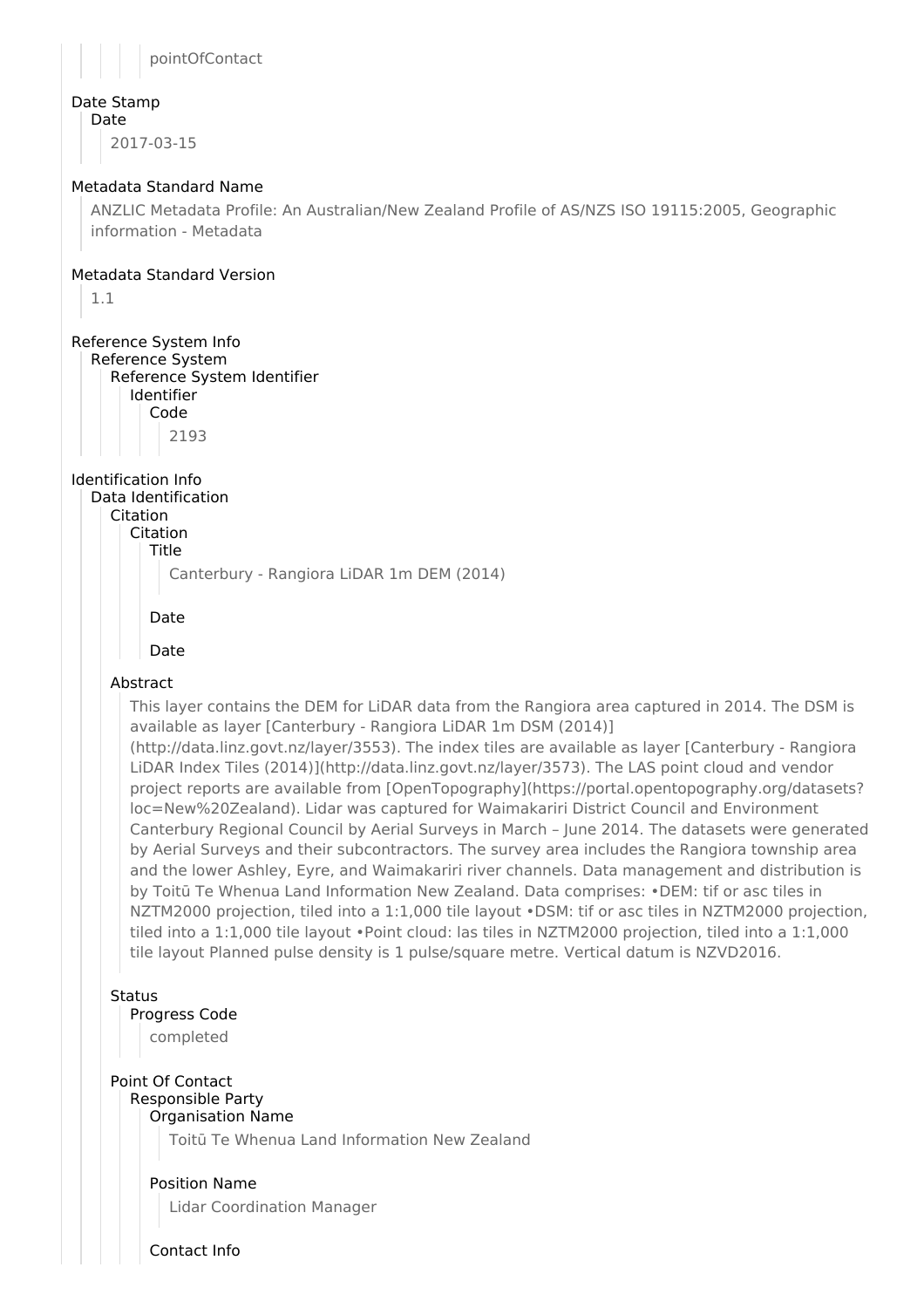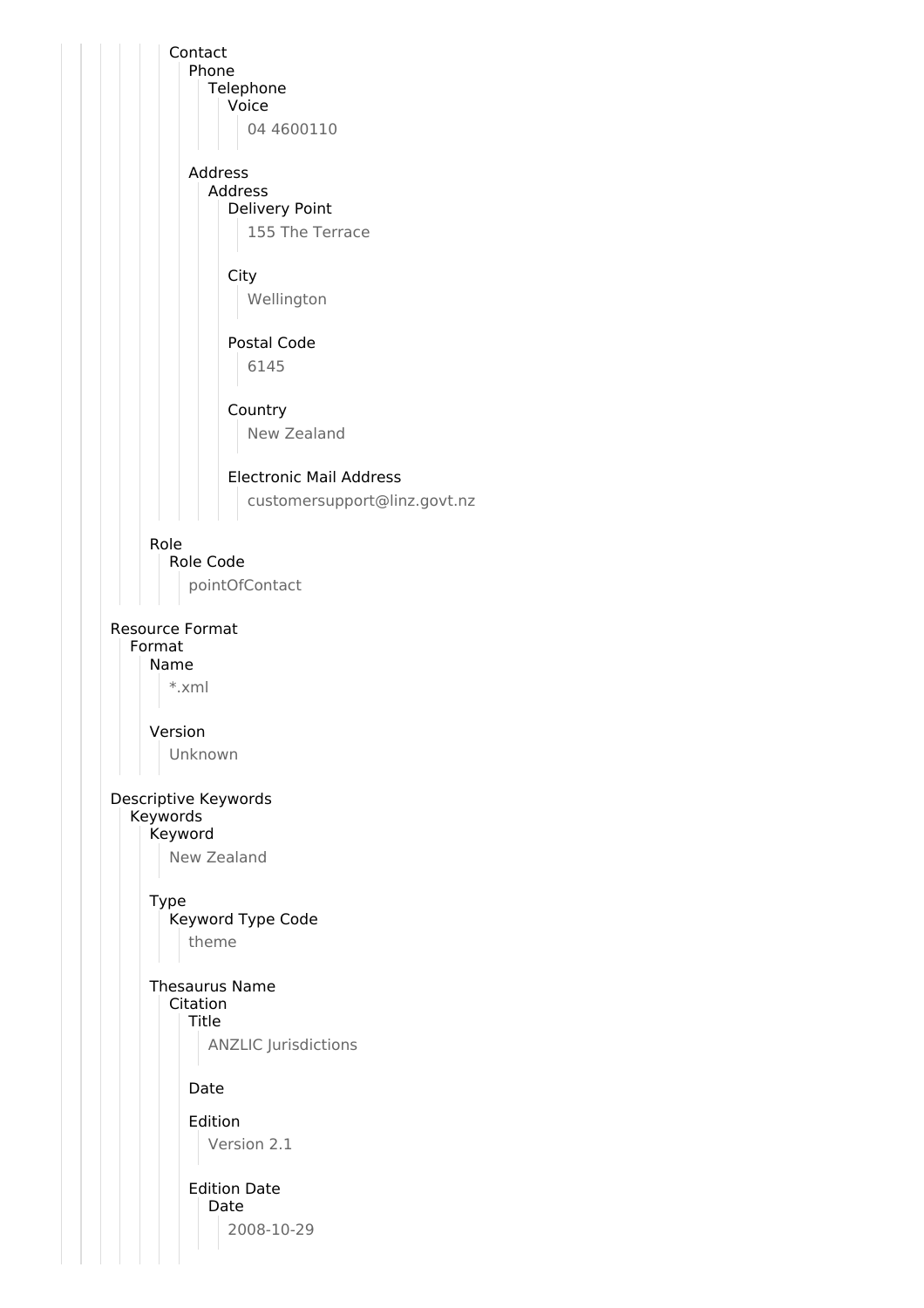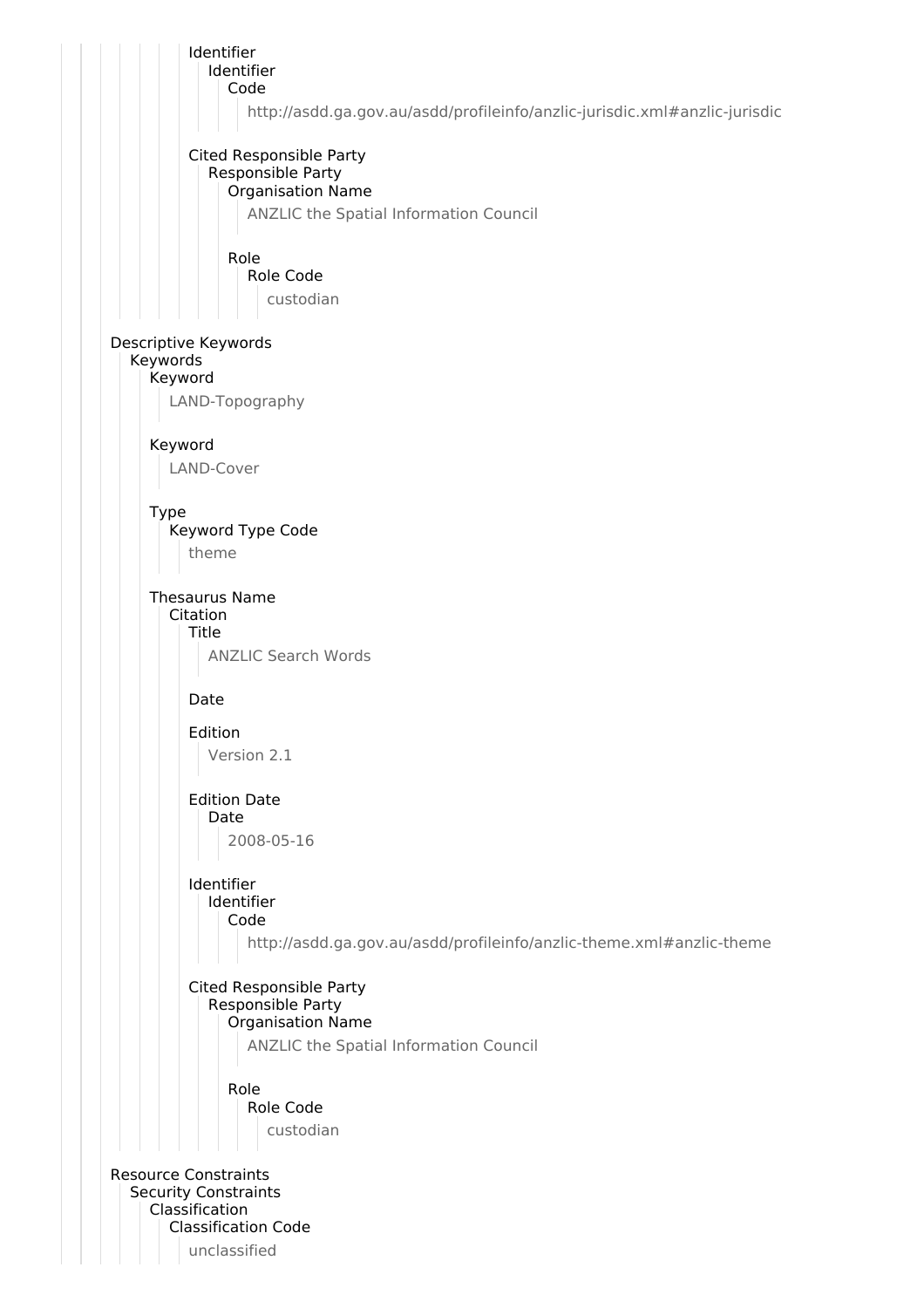#### Resource Constraints Legal Constraints Use Limitation

Released under Creative Commons Attribution 4.0 International Creative Commons Attribution 4.0 International Link: http://data.linz.govt.nz/license/attribution-4-0-international/ Attribution Required for Copies: "Copyright in this work is owned by Waimakariri District Council" Attribution Required for Derivative works: "Copyright in the underlying dataset from which this work has been derived is owned by Waimakariri District Council"

#### Access Constraints Restriction Code

copyright

# Resource Constraints

# Legal Constraints

### Use Limitation

Released under Creative Commons Attribution 4.0 International Creative Commons Attribution 4.0 International Link: http://data.linz.govt.nz/license/attribution-4-0-international/ Attribution Required for Copies: "Copyright in this work is owned by Waimakariri District Council" Attribution Required for Derivative works: "Copyright in the underlying dataset from which this work has been derived is owned byWaimakariri District Council"

### Access Constraints

Restriction Code

license

### Resource Constraints Legal Constraints

#### Use Limitation

Released under Creative Commons Attribution 4.0 International Creative Commons Attribution 4.0 International Link: http://data.linz.govt.nz/license/attribution-4-0-international/ Attribution Required for Copies: "Copyright in this work is owned by Waimakariri District Council" Attribution Required for Derivative works: "Copyright in the underlying dataset from which this work has been derived is owned by Waimakariri District Council"

### Use Constraints

### Restriction Code

copyright

# Resource Constraints Legal Constraints

### Use Limitation

Released under Creative Commons Attribution 4.0 International Creative Commons Attribution 4.0 International Link: http://data.linz.govt.nz/license/attribution-4-0-international/ Attribution Required for Copies: "Copyright in this work is owned by Waimakariri District Council" Attribution Required for Derivative works: "Copyright in the underlying dataset from which this work has been derived is owned by Waimakariri District Council"

### Use Constraints Restriction Code license

Spatial Representation Type Code grid

Representative Fraction Denominator Integer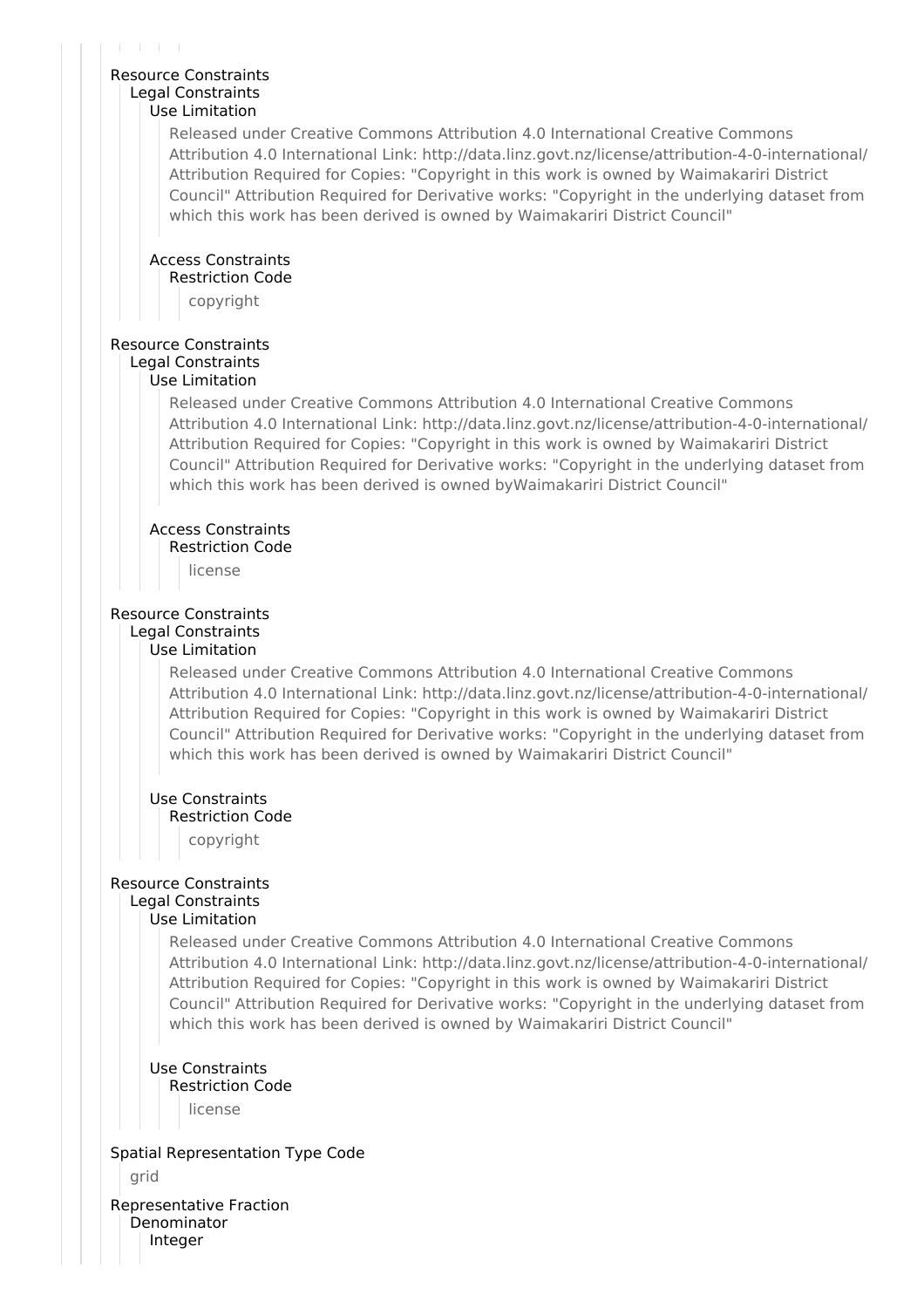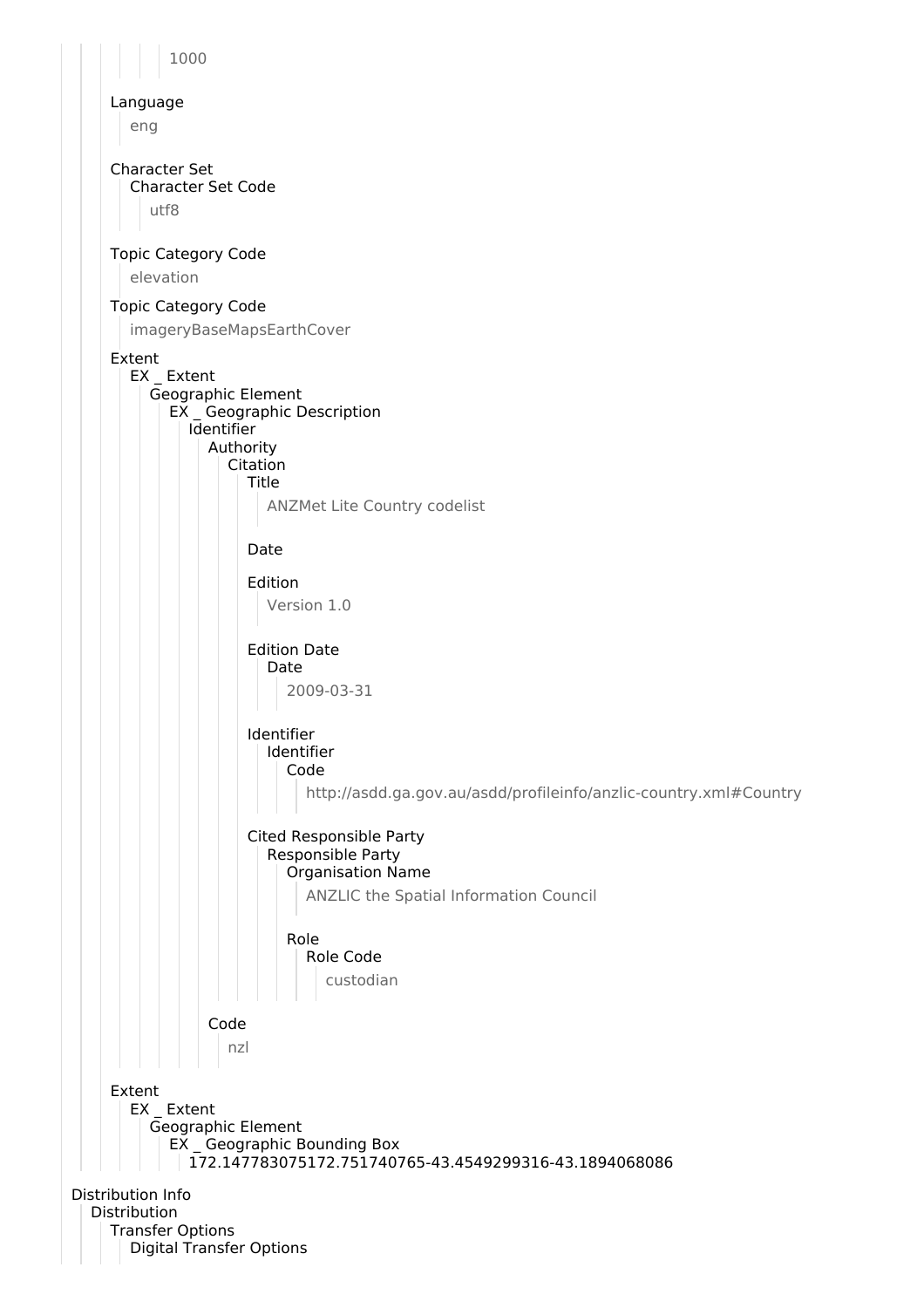

Legal Constraints

Use Limitation

Released under Creative Commons Attribution 4.0 International Creative Commons Attribution 4.0